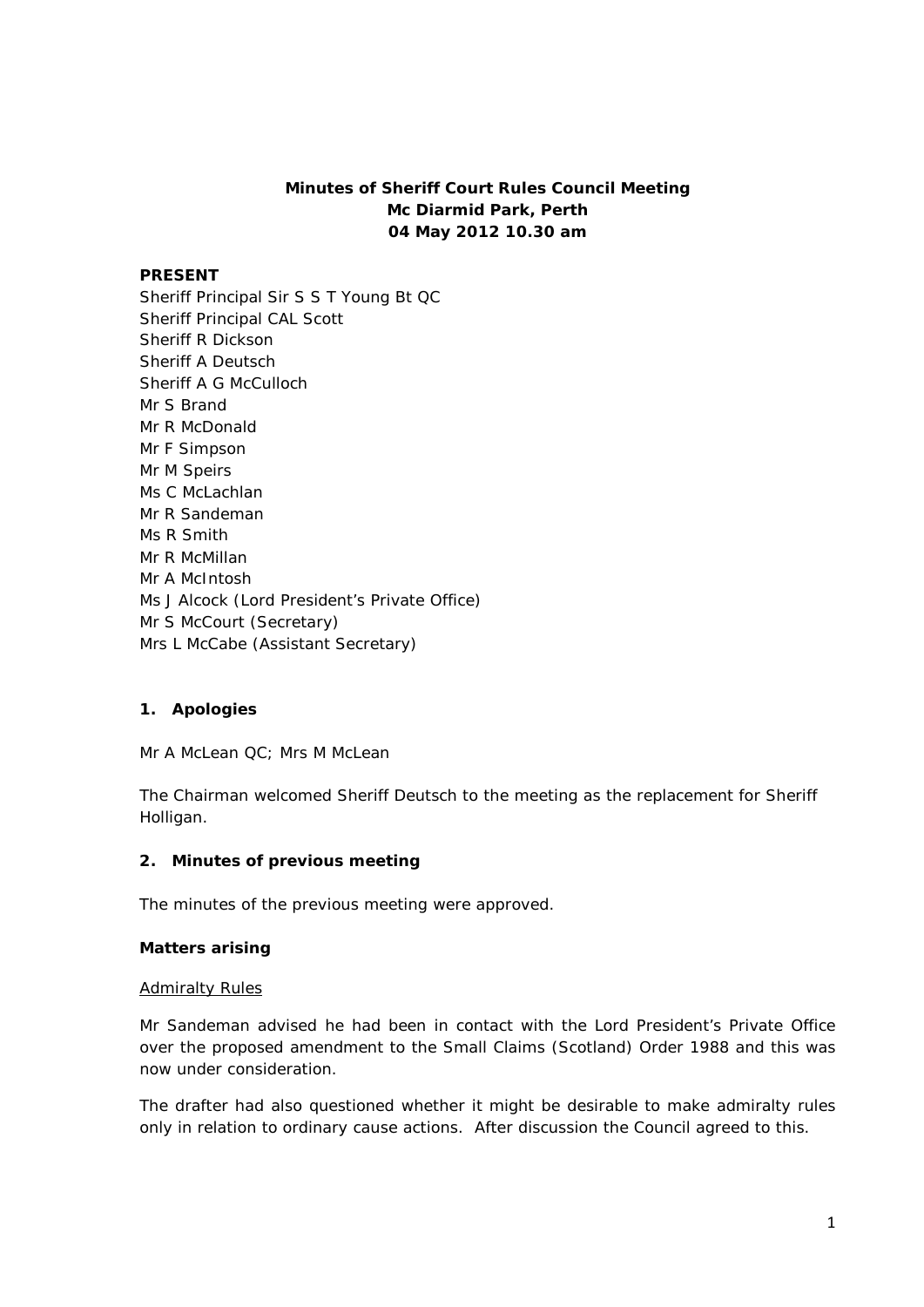Mr Sandeman advised that if it was Council policy to change the procedure for admiralty actions then the Scottish Government may ask whether other changes required to be made to rules more generally, particularly in regard to the summary cause and small claim rules. The Council agreed that because of their special nature admiralty actions required rules to be put in place.

### Scottish Civil Courts Review

Mr Sandeman provided the meeting with an update on the Scottish Civil Justice Council and Criminal Legal Aid Assistance Bill which had been introduced to the Scottish Parliament on 2 May. It was anticipated that the Bill would complete its parliamentary process and receive Royal Assent by the end of 2012. It was also anticipated that the new Council would be up and running by May 2013. Mr Sandeman also advised a Courts Reform Bill was planned by autumn 2013 and which would be consulted upon later in 2012.

## Civil Courts Review Working Group

The Secretary advised that one further revision to the draft provisions required to be instructed before being cleared by the Chairman in consultation with Sheriff Principal Scott for inclusion in a future miscellaneous instrument.

## **Action: The secretariat to instruct the drafter further;**

## **Action: The Chairman to clear the revised provisions in consultation with Sheriff Principal Scott for inclusion in a future miscellaneous instrument;**

## **3(a) SCRC Child Welfare Working Group: The Children's Hearings (Scotland) Act 2011**

The Chairman informed the meeting that due to Sheriff Principal Scott's illness, Sheriff McCulloch had become acting chair of the group. The Council agreed that Sheriff McCulloch take over the chair on a permanent basis.

The Council agreed with the proposed revised timetable for having rules in place in time for commencement of the Children's Hearings (S) Act 2011.

The Council also agreed in principle to consulting on the new rules and that 8 weeks was sufficient time in which to do so. The Council, subject to some suggested additions, agreed to the proposed list of those who should be consulted.

It was agreed that the working group consider the initial draft and accompanying note by the drafter at the end of the meeting and also consider any specific questions to be set in the consultation paper.

### **3(b) SCRC Child Welfare Working Group: Family/Adoption Proceedings**

Sheriff McCulloch informed the meeting that the proposed changes to rules in regard to family and adoption proceedings were almost complete and would soon be in a position to be instructed for consideration at the next meeting.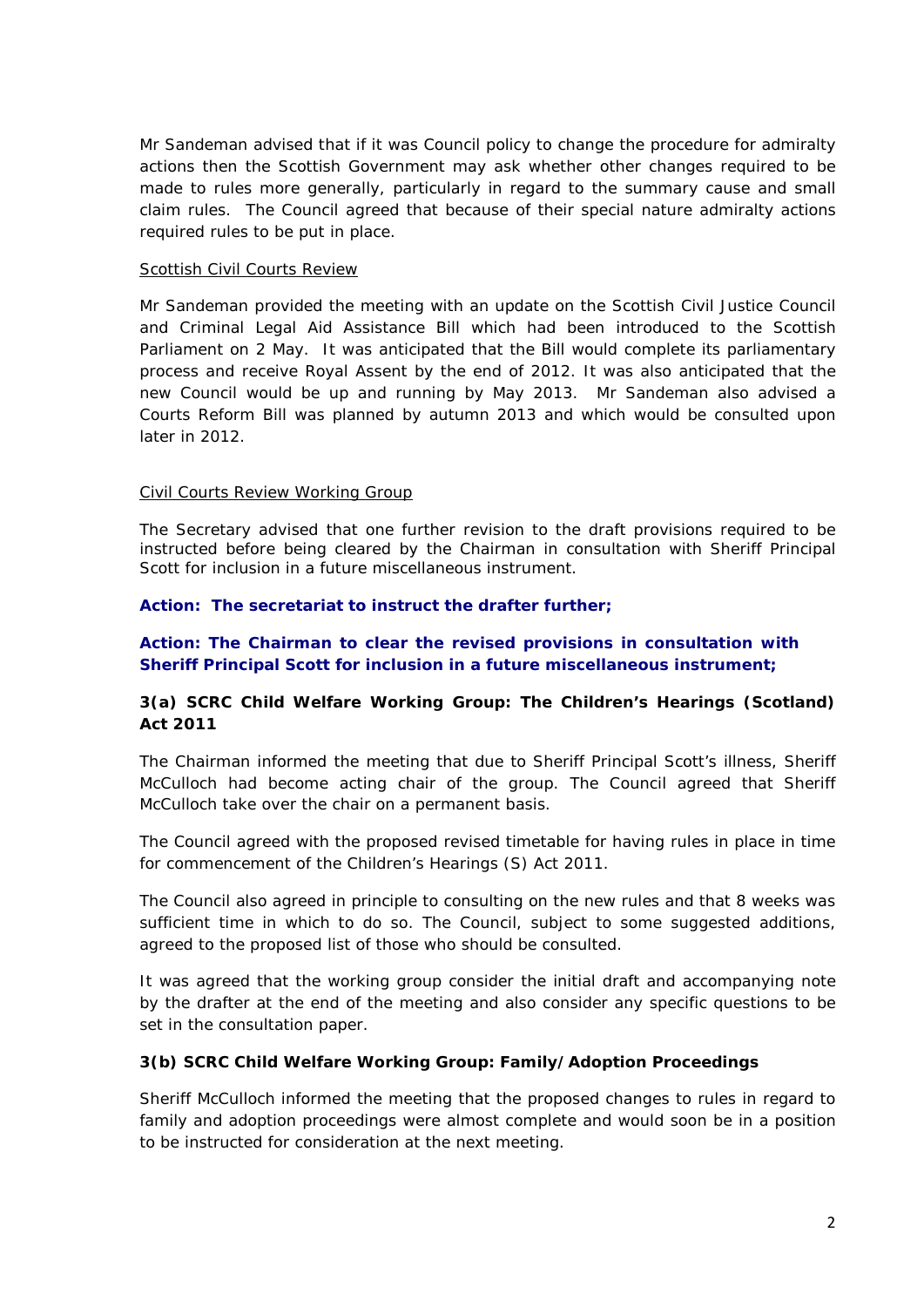**Action: The secretariat to instruct proposed changes to rules in regard to family and adoption proceedings for consideration at the next meeting;** 

### **4. Lay representation**

The Council considered the draft provisions and note by the drafter.

Ms Smith was of the view that the wording of draft rule 1.A.2(1) was too restrictive as it limited the circumstances in which a lay representative may appear. Detailed discussion of her point then followed after which it was agreed that the drafter should consider an alternative form of wording which was not as restrictive.

It was also agreed that the draft Form 1A.2 ought to provide for an additional declaration by the representative that "no charge has or will be made against the party litigant directly or indirectly in respect of the representation".

The Council also discussed whether specific provision ought to be made to exclude certain categories of person (such as struck off solicitors) beyond what was already provided for in the draft provisions. It was suggested that the Form 1A.2 be amended to provide for an additional declaration by the representative along the lines that "he/she had never been struck off or disciplined by a professional regulatory body *or*  he/she was struck off or disciplined by (insert details and date)".

It was agreed that the drafter discuss the points raised with the Chairman of the joint working group after which the sub- group would consider matters further along with the various detailed drafting points raised today.

The matter was continued to the next meeting for these purposes as well as for the secretariat to instruct any proposed amendments to the draft provisions.

**Action: The sub- group to consider matters further once the drafter had discussed the points raised with the Chairman of the joint working group;**

**Action: The secretariat to instruct any proposed amendments to the draft provisions in time for consideration at the next meeting;**

### **5. The Protection of Freedoms Bill**

The Council considered the further policy paper produced and after discussion agreed that because of the complexity of the primary legislation the application i.e. the prescribed form must be properly completed and signed by a solicitor on behalf of a local authority. This was to ensure that the application complied with the requirements of the 2012 Act. It was also agreed that the rules were to be deliberately silent on who could actually appear before the sheriff with the application.

The Council also considered whether provision ought to be made in the rules to allow local authorities two business days in which to make representations from the date of the refusal by a sheriff to approve the grant or renewal of an authorisation. The Council was of the view that as this was beyond what the primary legislation allowed for then the sheriff could not be compelled to make such an order. It was agreed that the